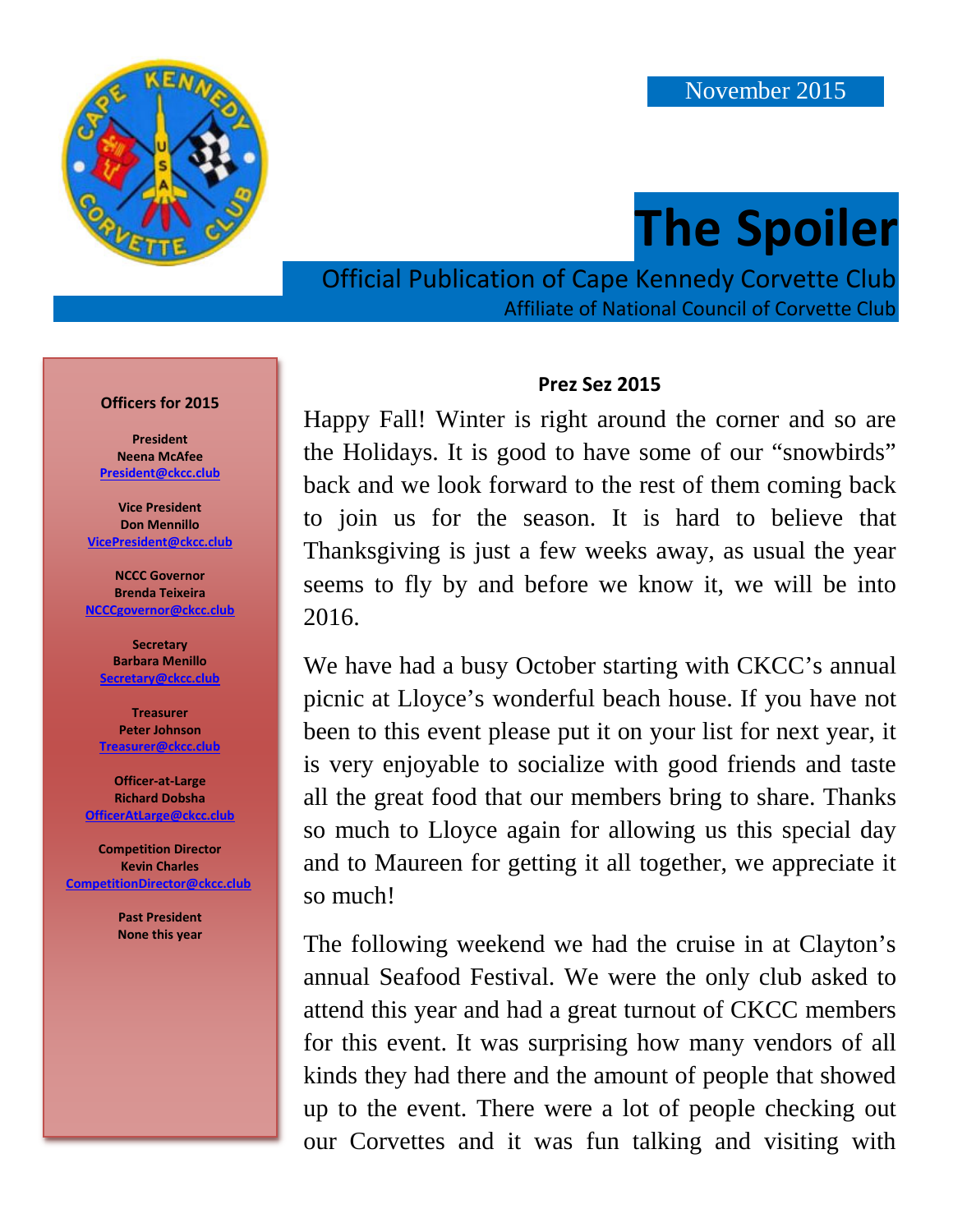everyone.

The next event was the annual SpaceCoast Vettes car show in downtown Melbourne. Another great showing from our club, over 30 cars and we had multiple winners, CKCC won the award and \$100.00 for largest turnout from a club, we had many board members there and voted to give the \$100.00 to the show charity which was the Space Coast Honor Flight which is also one of our charities. We then went to Palm Shores Bistro in Palm Shores/Melbourne and had a wonderful meal.

I would like to thank Don Mennillo again for arranging the 2015 club picture to be taken at the Saturn 5 Building at the Cape. This was a great turnout and you should be seeing some of the pictures very soon. As a club I think we have been very lucky in the past few years to have been able to get the club picture taken at various places at the Cape, again thanks Don for making this happen. Also a big thanks to Dixie Crossroads for the use of one of their rooms for such a large crowd on a Sunday afternoon and to Gary Leschitz for arranging this.

We have many events coming up so please check the CKCC website calendar and don't forget the Toy Run on December  $5<sup>th</sup>$  and Christmas Party on the  $12<sup>th</sup>$  we will have emails coming out about these events. Best wishes for a wonderful Thanksgiving, may your holiday be filled with family, friends, peace, and love.

Neena McAfee CKCC President



To you And your Family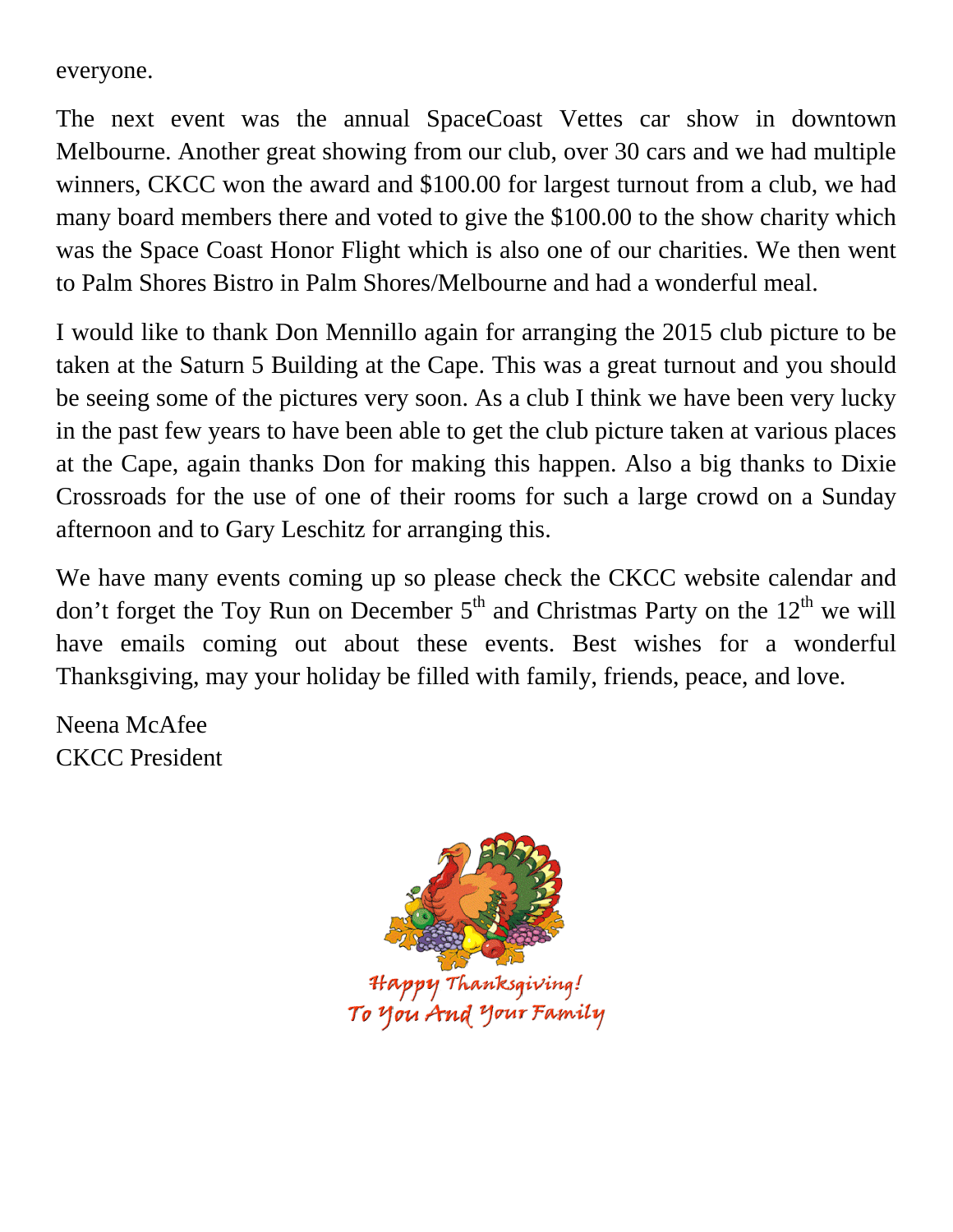#### **Volunteer Chairpersons for 2015**

**Social Activities Maureen Bonanno [social@ckcc.club](mailto:social@ckcc.club)**

**Membership Kristin Halkovic/Richard Dobsha [membership@ckcc.club](mailto:membership@ckcc.club)**

> **Fundraising Steve Bonanno [sponsorship@ckcc.club](mailto:sponsorship@ckcc.club)**

**Car Show Randy Anderson [carshow@ckcc.club](mailto:carshow@ckcc.club)**

**50/50 Drawing Susan Smith [5050@ckcc.club](mailto:5050@ckcc.club)**

**Publicity Director/Club Photographer Roger Wolf [publicity@ckcc.club](mailto:publicity@ckcc.club) [photographer@ckcc.club](mailto:photographer@ckcc.club)**

> **Spoiler Editor Patsy Shearer [editor@ckcc.club](mailto:editor@ckcc.club)**

**Forum Moderator Nancy Garwood [forum@ckcc.club](mailto:forum@ckcc.club)**

**Port Liaison Diane Nagle [portliason@ckcc.club](mailto:portliason@ckcc.club)**

**Club Historian Steve Bonanno [historian@ckcc.club](mailto:historian@ckcc.club)**

**Charity/Scholarship Charles & Miriam Sikes [charity@ckcc.club](mailto:charity@ckcc.club) [scholarship@ckcc.club](mailto:scholarship@ckcc.club)**

**Toy Run Kristin and George Halkovic [toyrun@ckcc.club](mailto:toyrun@ckcc.club)**

**Website George Halkovic [webmaster@ckcc.club](mailto:webmaster@ckcc.club)**





#### **Upcoming 2015 NCCC Competition Events**

| Nov. 14    | Test & Tune                | <b>Brooksville</b> |
|------------|----------------------------|--------------------|
| Nov. 14    | <b>Governor's Meeting</b>  | St. Louis MO       |
| Nov. 21-22 | <b>Low Speed Autocross</b> | St. Augustine      |
| Nov. 27-29 | <b>Roebling Road</b>       | Savannah           |
| Dec.6      | <b>Regional Meeting</b>    | Kissimmee          |
| Dec. 12-13 | <b>Low Speed Autocross</b> | <b>Brooksville</b> |
|            |                            |                    |

Flyers for events on www.NCCCSouth.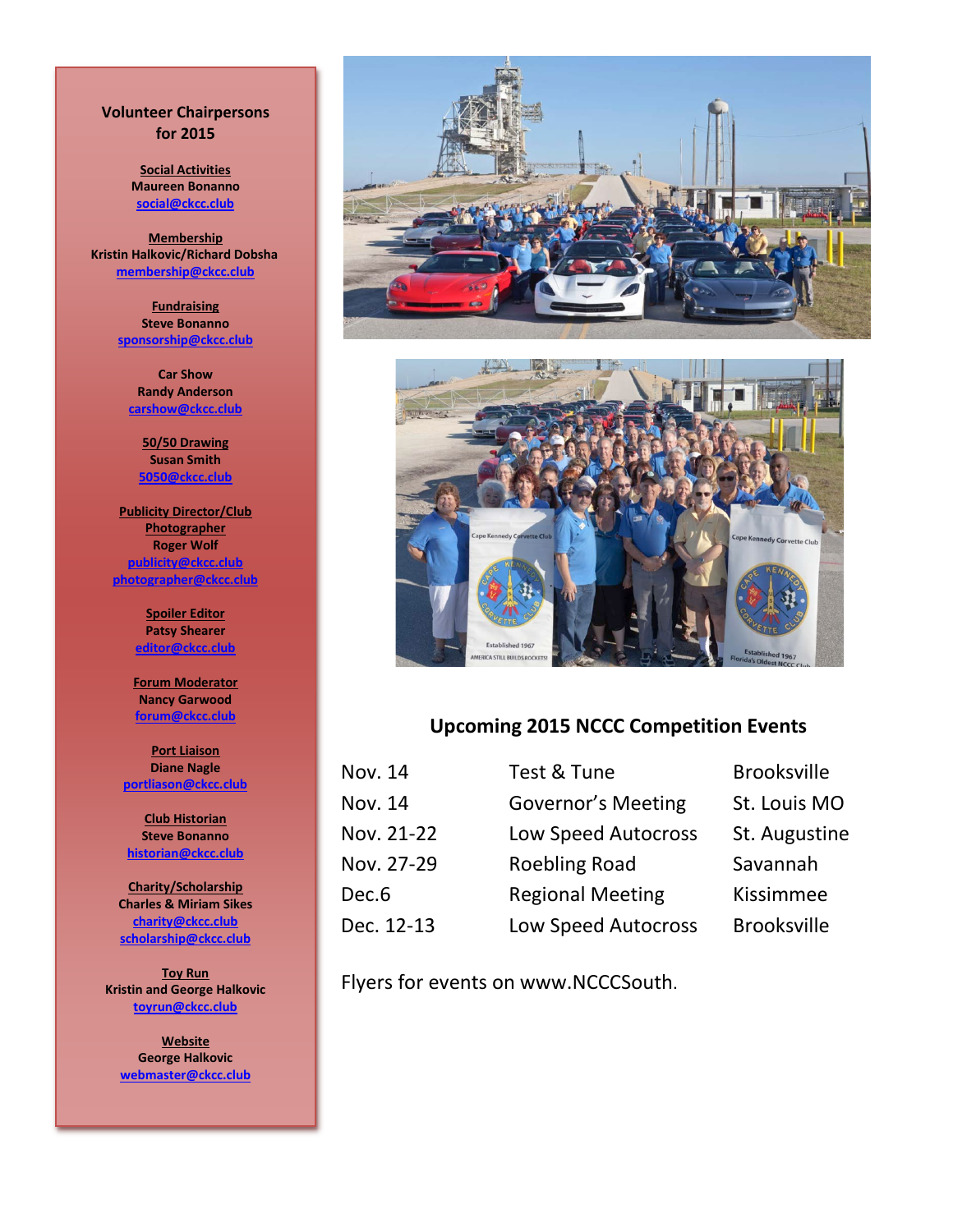#### **Flagler Car Show**



Hi All,

We had a great time in Flagler at the Corvettes at the Beach judged show. Around 140 Vettes competed. The weather was perfect with the breeze from the ocean directly across A1A. Five cars participated from CKCC, two of us won awards. We enjoyed a delicious lunch at the Funky Pelican (formally The Pier Rest) with friends from CKCC. It was a very enjoyable day and venue.

*Gary and Faye*

## **Tech Tips**

Butch Jones – CKCC Member

#### C6 Air Bag Warning Light

If your 2006-07 Corvette has an illuminated air bag warning light you need to get the diagnostic trouble codes (DTC) pulled from your car. If the only code pulled is DTC023, chances are the passenger side seat belt tensioner is defective, according to GM.

The first thing to do is to check all of the associated wiring for chaffing and breakage or shorts. If none are found, the sensor itself is most likely defective. The sensor is not available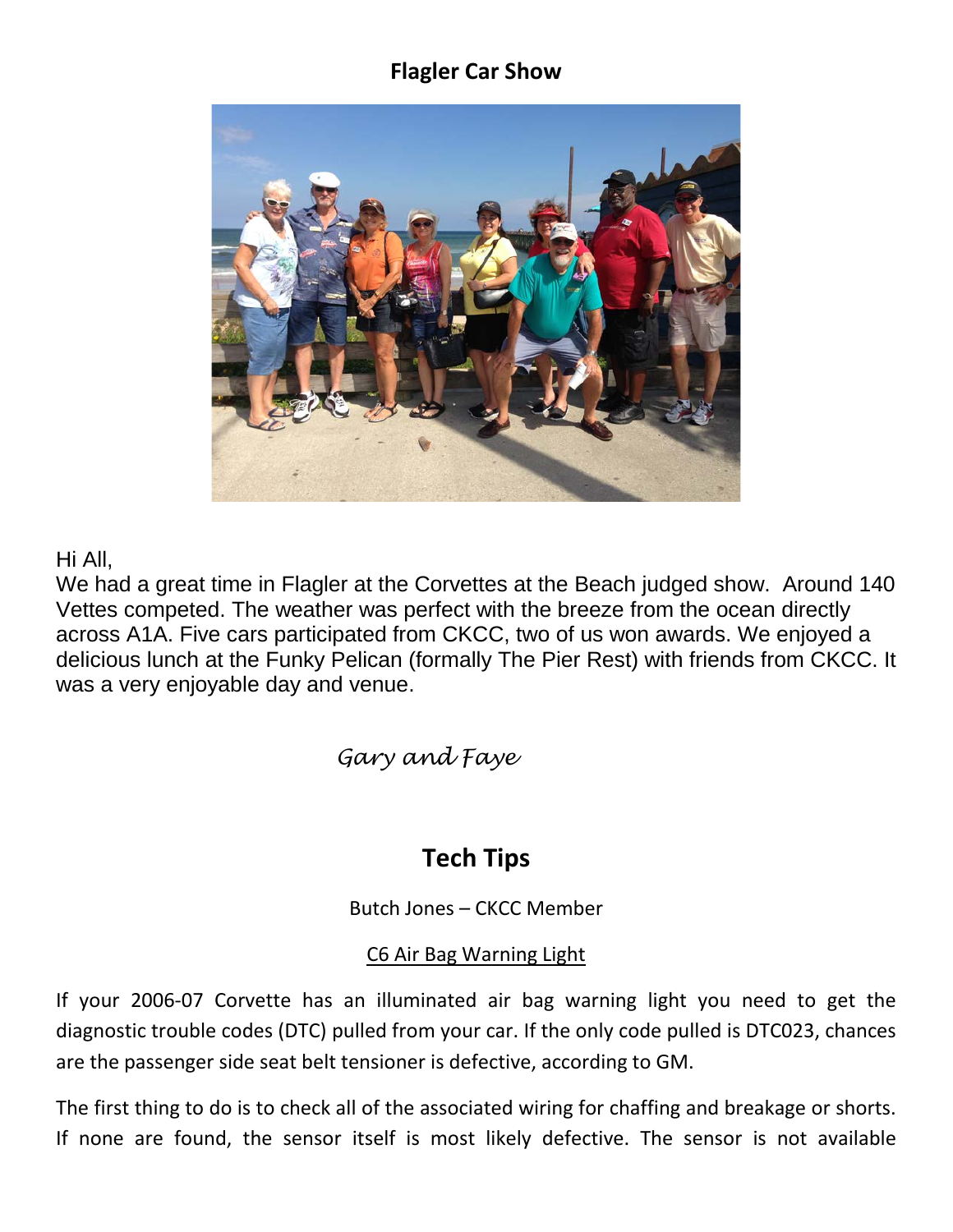separately so the entire seat belt retractor must be replaced. Replacing the retractor should turn off the warning light.

C6 Convertible Top Malfunctions

Owning a 2005-10 Corvette convertible is not much fun if the top will not go down. But it can be downright infuriating when a shower slips up on you and the top will not go up. If you are experiencing these issues and have replaced the battery or disconnected it for any reason I may have a simple solution.

If the battery has been replaced or disconnected the cause of the inoperative top is most likely a power window module that has lost its initialization. Reinitializing the window module should get the top moving again.

This process is not difficult first get in the car. Make sure both doors are fully closed. Next, turn on the ignition and push both window switches to the "UP" position and hold for five seconds. The window module should be initialized and the convertible top should work. If it does the top should work. If it still does not work, repeat the initialization sequence.

#### Corvette Trivia

Answer to last month's question: Yes, the Corvette was offered with a yellow interior. In fact it was offered twice. The 1998 Indy Pace Car Convertible replica came with a yellow and black interior, Pace Car Purple exterior, black soft top and yellow wheels.

A yellow interior was also offered in 1955 with Harvest Gold exterior, green soft top and yellow wheels.

This month's trivia question:

In which model year did Corvette offer the most engine choices?

The answer next month.

#### **November Car Show At Rockledge HS**

One of our former CKCC kids is chairing a car show at Rockledge HS on the 21<sup>st</sup>. She would like as many Corvettes as possible to show. Cost is \$10. Time is 10:00 a.m. until 2:00 p.m.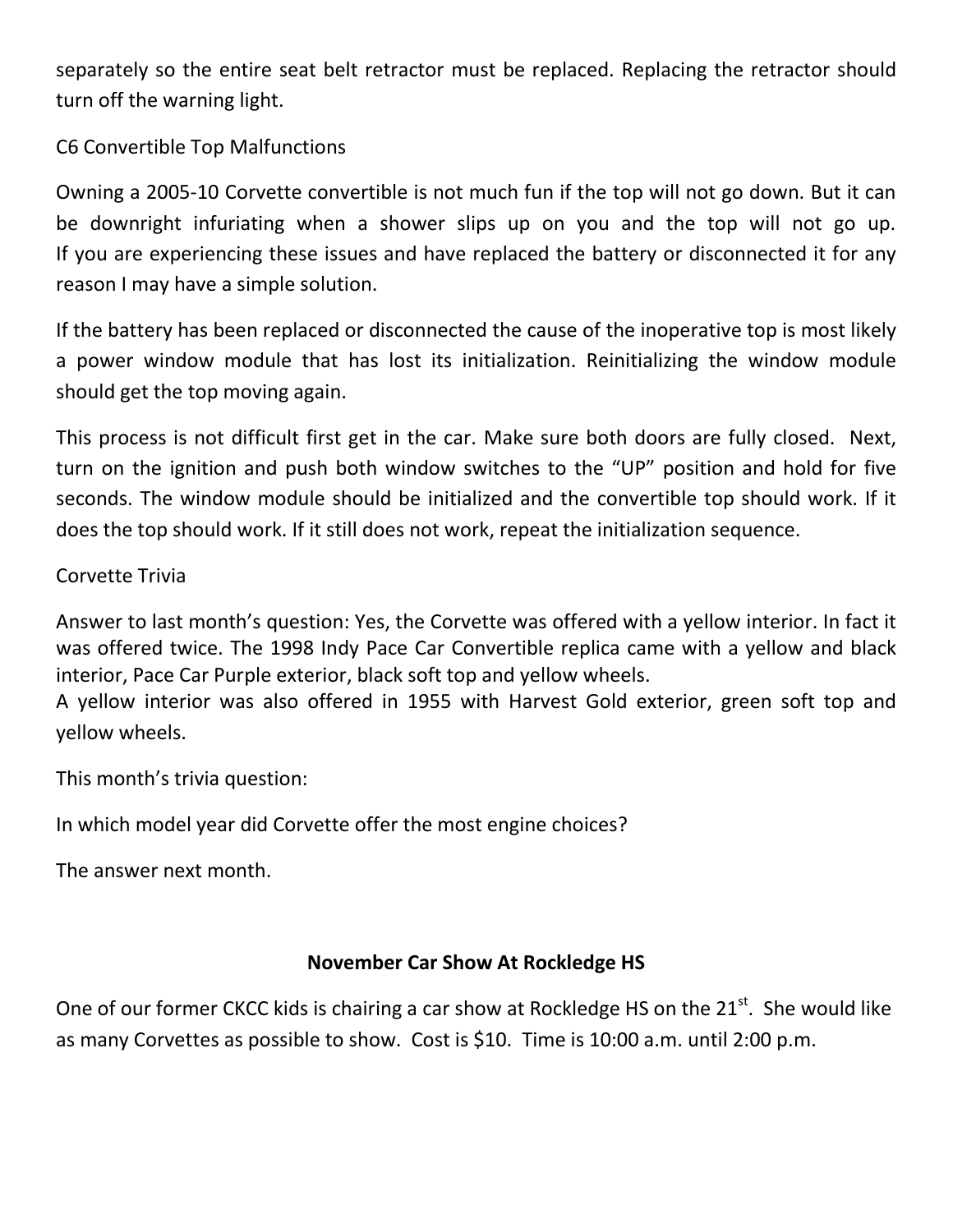### **Note to Members from the NCCC Public Relations Chair**

With many of us departing for the National Meetings in St. Louis, MO and/or any other destinations I want to make sure you have the latest version of the Family Helping Family directory; not that any of us expect any issues while traveling but it is a nice Directory to have. The directory is sorted by State, City and then in alphabetical order by volunteer name.

The latest issue of the Family Helping Family directory is published, secured and available from our NCCC National web site at<http://www.corvettesnccc.org/Family/index.html> User Name: **NCCCHelp** Password: **QFHFnccc2015** (without any spaces) **Note:** The document Password will change periodically; you will be notified when it does.

### **Gift for the Christmas Party**

Bring an unwrapped gift costing about \$20 to the Christmas Party. Members will buy chances on them and all of the money will go to the Sharing Center to buy turkeys, etc. for Christmas Dinner.



Brenda's dessert at our Sanford Mystery Cruise!!!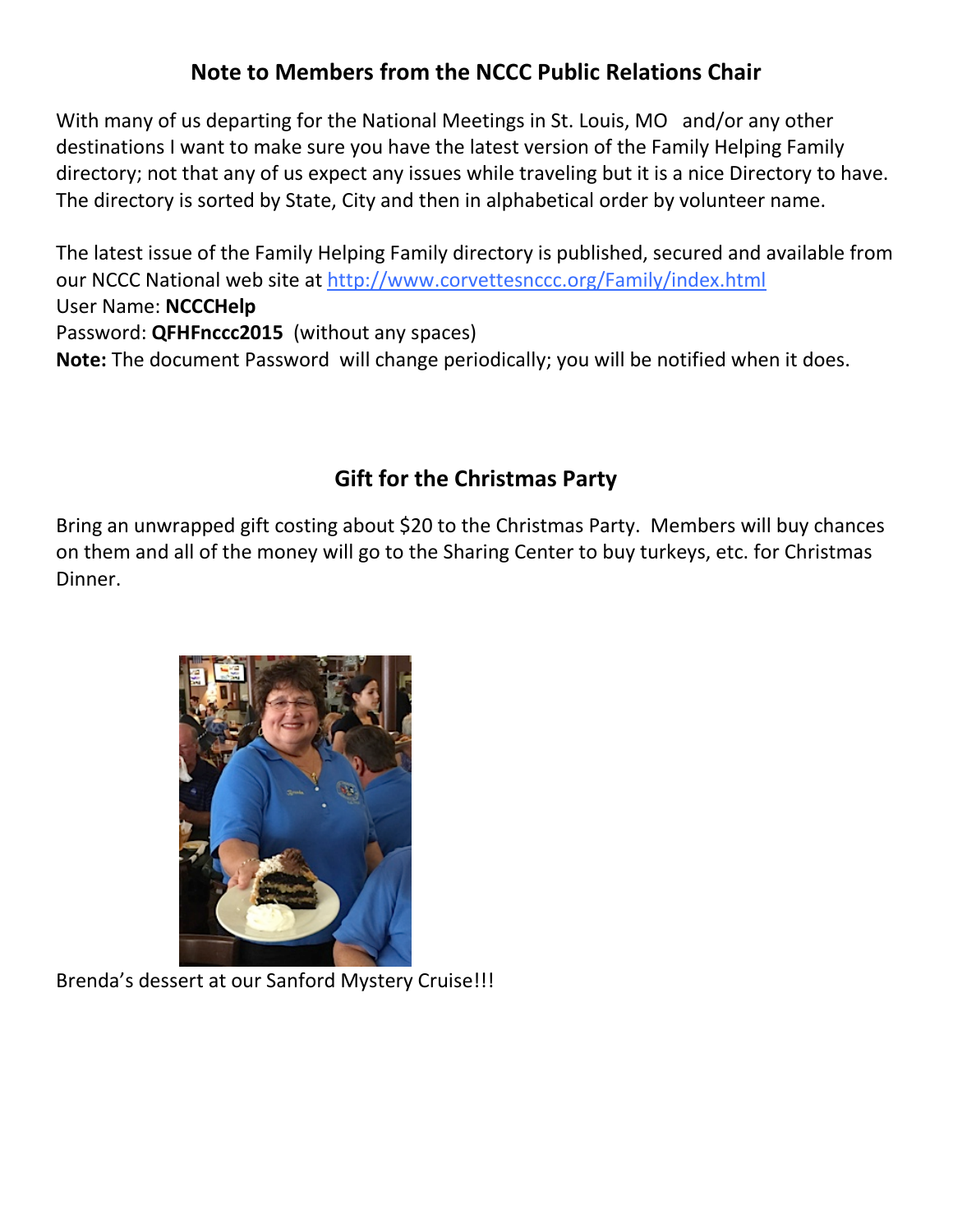## When: 12:00pm Saturday December  $5<sup>th</sup>$  - (Rain or Shine) **Where: Eckler's New Warehouse and Showroom**

15<sup>th</sup> Annual

**Brevard County Corvette Clubs** 

7980 Grissom Parkway Titusville, FL Parking will be by Generation C1, C2, C3, C4, C5, C6, C7 **Escort provided by: Brevard County Sheriff & Canaveral Fire Dept. Who: ALL Corvette Owners (Club Affiliation NOT Necessary) Donations: Unwrapped Toy or Gift Certificate (Ages Infant - 17)** Non-Perishable food items will be collected for The Women's Center **Benefits: Disadvantaged Children & Seniors of Brevard County Departs: 2:00pm Sharp to Port Canaveral, FL** Social: Fishlips Waterfront Bar & Grill (Upstairs)

**610 Glenn Cheek Drive Cape Canaveral, FL** For more details: www.ckcc.club or call (321) 452-6993 **Special Thanks To: The Brevard County Sheriff's Office,** The Canaveral Fire Department, and

COVE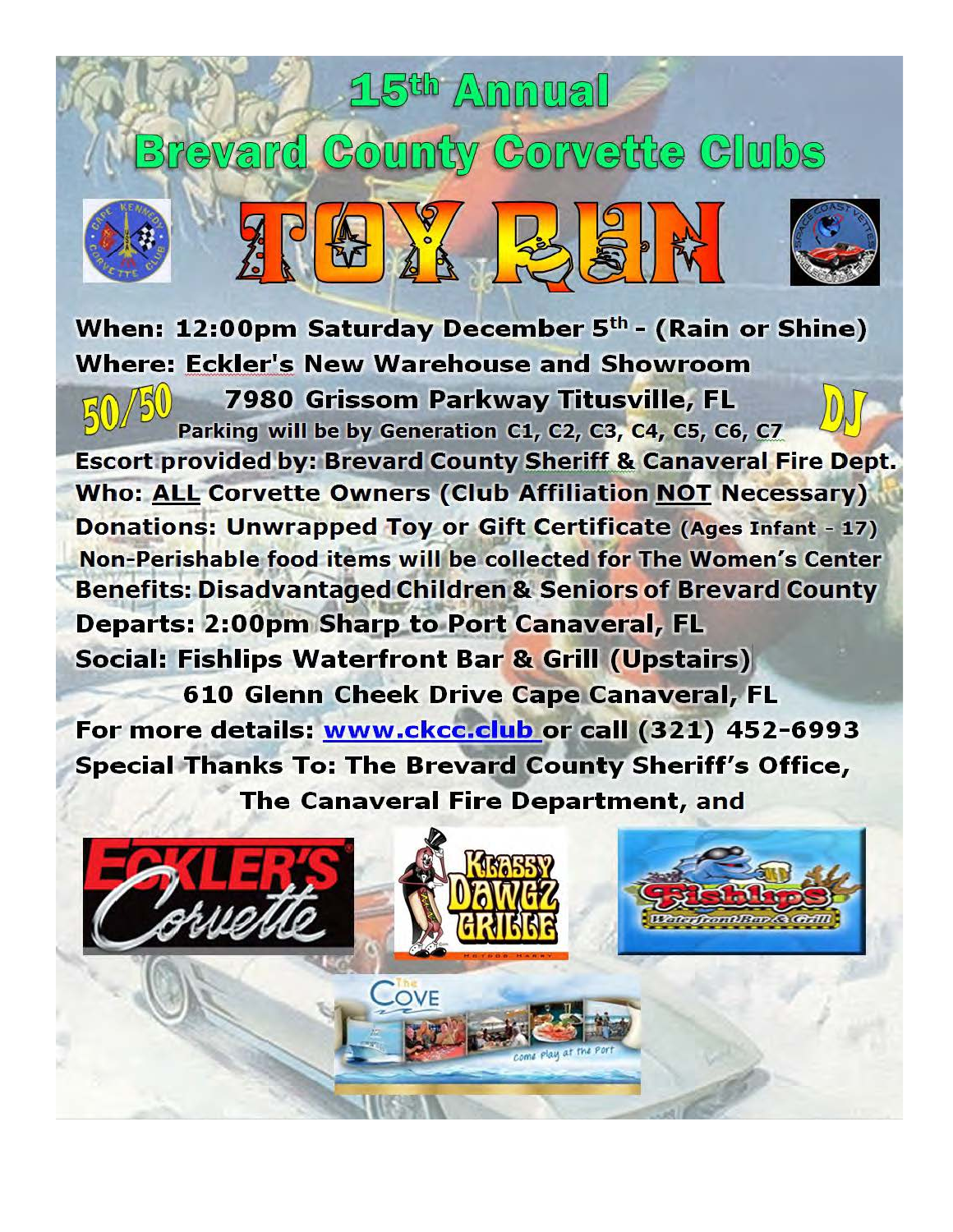You are cordially invited to the

## Cape Kennedy Corvette Clu Holiday Party

### Saturday December 12, 2015

Space Coast Convention Center 301 Jucker Lane Cocoa, Florida

Social Hour 6:00 - 6:30 Buffett Dinner 6:45 - 7:30  $An nouncements 7:30 - 8:00$ Dancing  $8:00-2$ 

**Buffet Dinner** 2 complimentary drink tickets per person Cash bar available Live Entertainment

Please RSVP by Thursday, December 3rd, 2015 msmauveen1102@cfl.vx.com 321-639-2065

> \$75.00 per couple \$40.00 Single